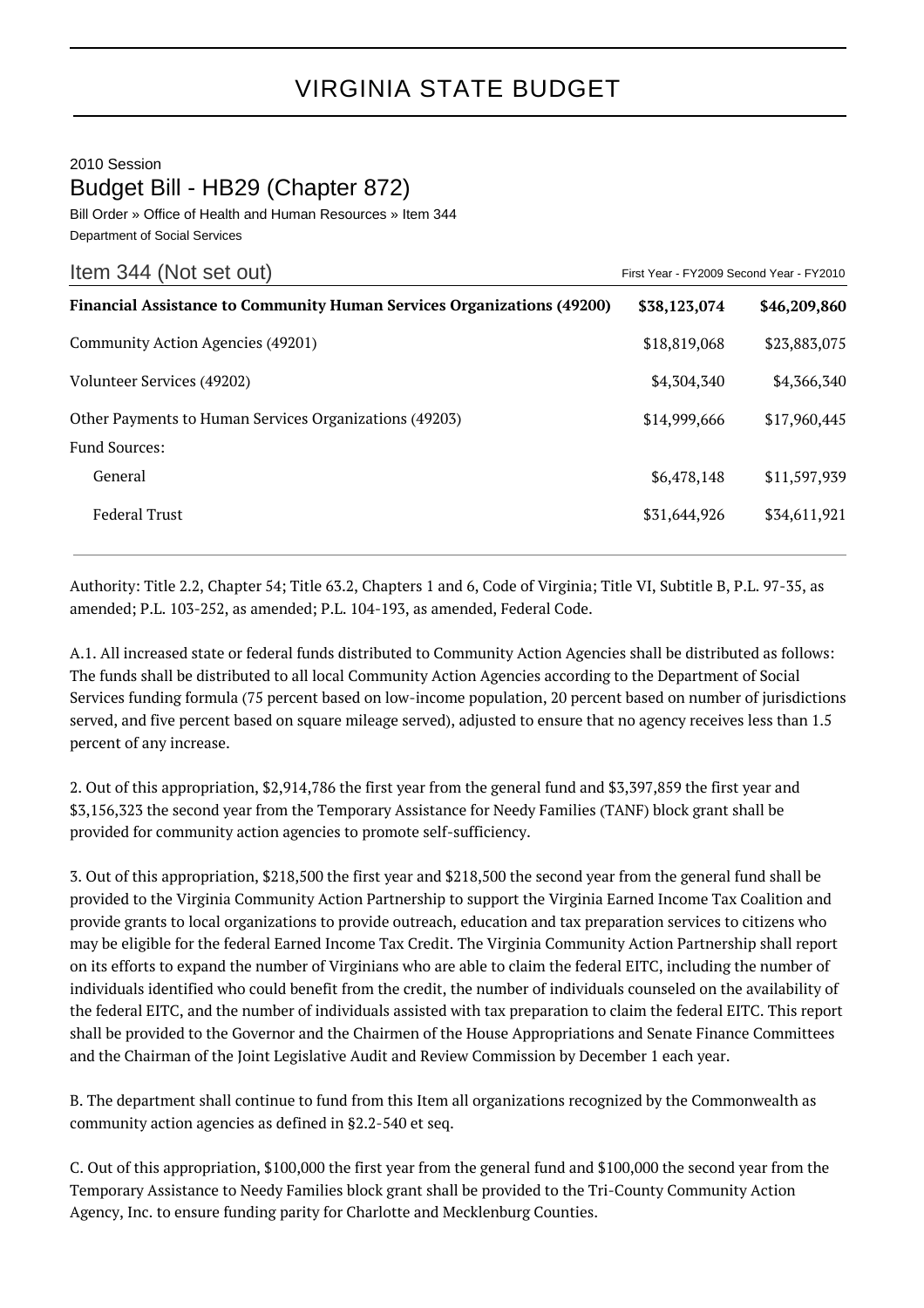D. Out of this appropriation, \$1,332,959 the first year from the general fund and \$4,139,820 the first year and \$5,472,779 the second year from the Temporary Assistance for Needy Families (TANF) block grant shall be provided to Healthy Families Virginia. These funds shall be used at the discretion of local sites for obtaining matching Title IV-E nongeneral funds when available. The Department of Social Services shall continue to allocate funds from this item to the statewide office of Prevent Child Abuse Virginia for providing the coordination, technical support, quality assurance, training and evaluation of the Healthy Families Virginia program.

E.1. Out of the appropriation, \$1,500,000 the first year and \$1,500,000 the second year from the general fund shall be provided to the Virginia Early Childhood Foundation. These funds shall be matched with local public and private resources with a goal of leveraging a dollar for each state dollar provided. Funds shall be awarded to proposals that seed and foster community programs that enhance the health, safety and well-being of Virginia's youth. The Foundation shall account for the expenditure of these funds by providing the Governor, Secretary of Health and Human Resources, and the Chairmen of the House Appropriations and Senate Finance Committees with a certified audit and full report on Foundation initiatives and results not later than October 1 of each year for the preceding fiscal year ending June 30.

2. On or before October 1 of each year, the Foundation shall submit to the Governor and the Chairmen of the House Appropriations and Senate Finance Committees a report on the actual amount, by fiscal year, of private and local government funds received by the Foundation.

F. Out of this appropriation, \$637,500 the first year and \$637,500 the second year from the Temporary Assistance for Needy Families (TANF) block grant shall be provided to Centers for Employment and Training.

G. Out of this appropriation, \$42,500 the first year from the Temporary Assistance for Needy Families (TANF) block grant shall be provided to People Inc.

H. Out of this appropriation, \$38,250 the first year from the Temporary Assistance for Needy Families (TANF) block grant shall be provided to United Ministries.

I. Out of this appropriation, \$200,000 the first year and \$100,000 the second year from the Temporary Assistance for Needy Families (TANF) block grant and \$100,000 the second year from the general fund shall be provided to Child Advocacy Centers.

J. Out of this appropriation, \$50,000 the first year and \$45,000 the second year from the Temporary Assistance for Needy Families (TANF) block grant shall be provided to the Bristol-Washington County Children's Advocacy Center for services to TANF-eligible populations.

K. Out of this appropriation, \$50,000 the first year and \$45,000 the second year from the Temporary Assistance for Needy Families (TANF) block grant shall be provided to the Lenowisco Planning District Children's Advocacy Center for services to TANF-eligible populations.

L. Out of this appropriation, \$127,500 the first year and \$127,500 the second year from the federal Temporary Assistance for Needy Families (TANF) block grant shall be provided for a domestic violence awareness campaign.

M.1. Out of this appropriation shall be provided \$473,844 from the general fund and \$781,791 from the federal trust fund the first year and \$473,844 from the general fund and \$781,791 from the federal trust fund the second year to support the statewide implementation of a [2-1](http://law.lis.virginia.gov/vacode/2-1/)-1 Information and Referral System to provide resource and referral information on many of the specialized health and human resource services available in the Commonwealth, including child day care availability and providers in localities throughout the state, and publish consumer-oriented materials for those interested in learning the location of child day care providers.